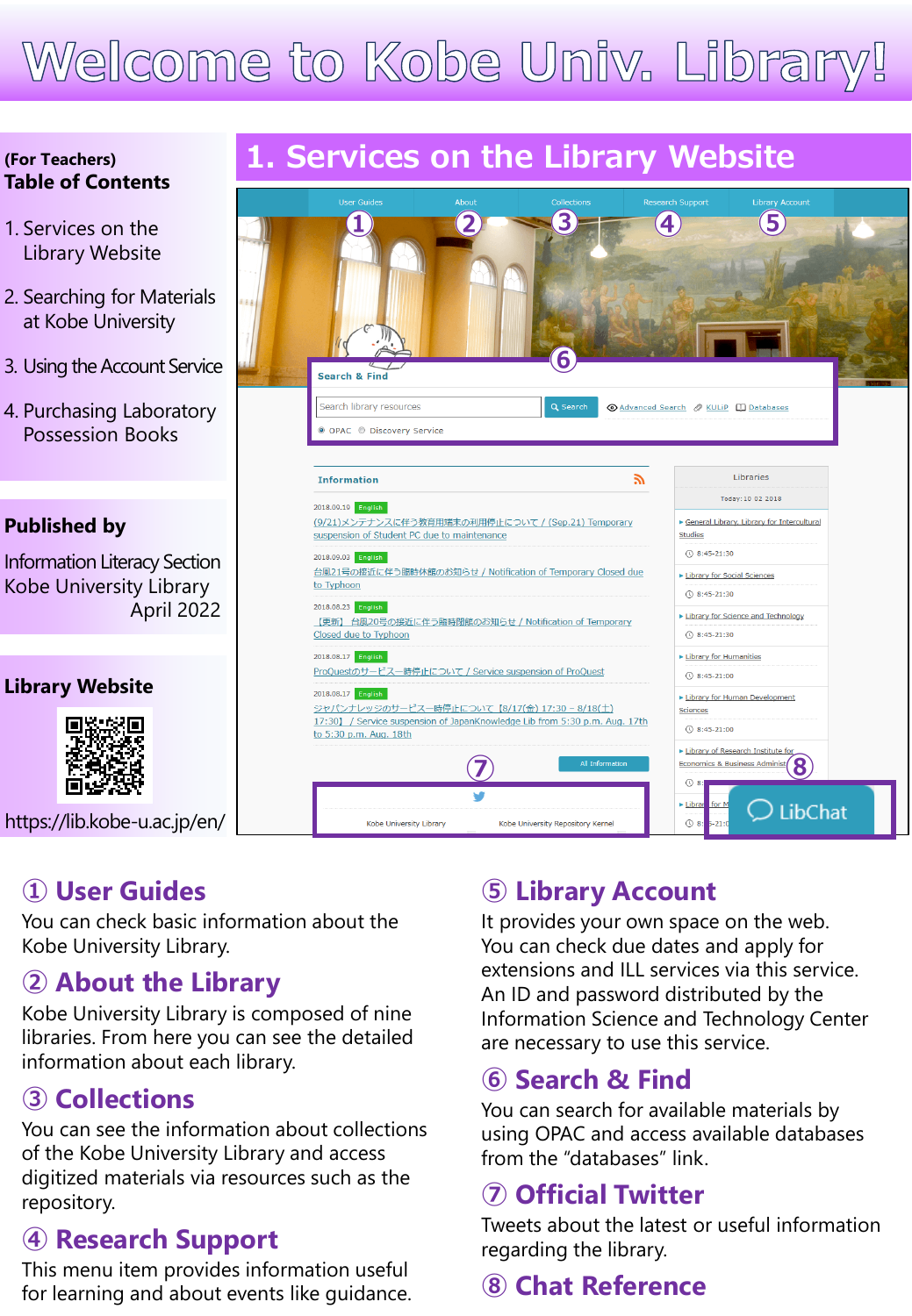### **2. Searching for Materials at Kobe University**

# ○ **OPAC (Online Public Access Catalog)**

You can search materials (Books, E-Books, Journals and E-Journals) in the Kobe University Library. When the book you search for is on loan or only located in a remote library, you can apply for reservation or delivery services via OPAC.



### ○ **How to use e-Resources**

You can access a website that provides full-text items by clicking the icons displayed in the "URL" section.

| $E-Journal$<br><b>Nature</b>              |                                |                                                                 |                                                                                        |                    |          |               |                |                                        |  |
|-------------------------------------------|--------------------------------|-----------------------------------------------------------------|----------------------------------------------------------------------------------------|--------------------|----------|---------------|----------------|----------------------------------------|--|
| <b>Publisher</b>                          | ENGLAND : [Macmillan Journals] |                                                                 |                                                                                        |                    |          |               |                |                                        |  |
| <b>Booklet</b>                            |                                | <b>Nature</b>                                                   | <b>Available Range</b>                                                                 |                    |          |               |                |                                        |  |
| Full text available. Find it! Kobe Univ.  |                                |                                                                 | Please be sure to confirm available range<br>because it is depending on provider site. |                    |          |               |                |                                        |  |
| <b>Link to Full-text</b>                  |                                |                                                                 |                                                                                        |                    |          |               |                |                                        |  |
| <b>URL</b>                                | Location                       | <b>Volumes</b>                                                  | <b>Conte</b>                                                                           | <b>Barcode No.</b> | Call No. | <b>Status</b> | <b>Reserve</b> | Comment                                |  |
| $\overline{\mathbf{e}}$<br><b>JOURNAL</b> | <b>Flectronic</b><br>Material  | Available from 2000. Most<br>recent 1 year(s) not<br>available. |                                                                                        | EJ0000114990       |          |               |                | Gale Cengage<br><b>General OneFile</b> |  |
| <b>DE JOURNAL</b>                         | Electronic<br>Material         | Available from 2000, Most<br>recent 1 year(s) not<br>available. |                                                                                        | EJ0000105322       |          |               |                | Gale Cengage<br>Academic<br>OneFile    |  |

# ○ **Using Databases**

When you click the "Databases" link on the Library website, the databases and search tools that are available in Kobe University are listed in alphabetical order.

By clicking each database name, you can check their link, detailed information, and Users' guide.



The databases and e-journals that Kobe University subscribes to are available via the on-campus network. If you want to use them from off-campus, please use the **VPN Connection Service** or **GakuNin Federation** provided by the Information Science and Technology Center.

※ The right to use databases or e-journals may be suspended if you download a large amount of files in a short time. Please do not take a large number of download at once.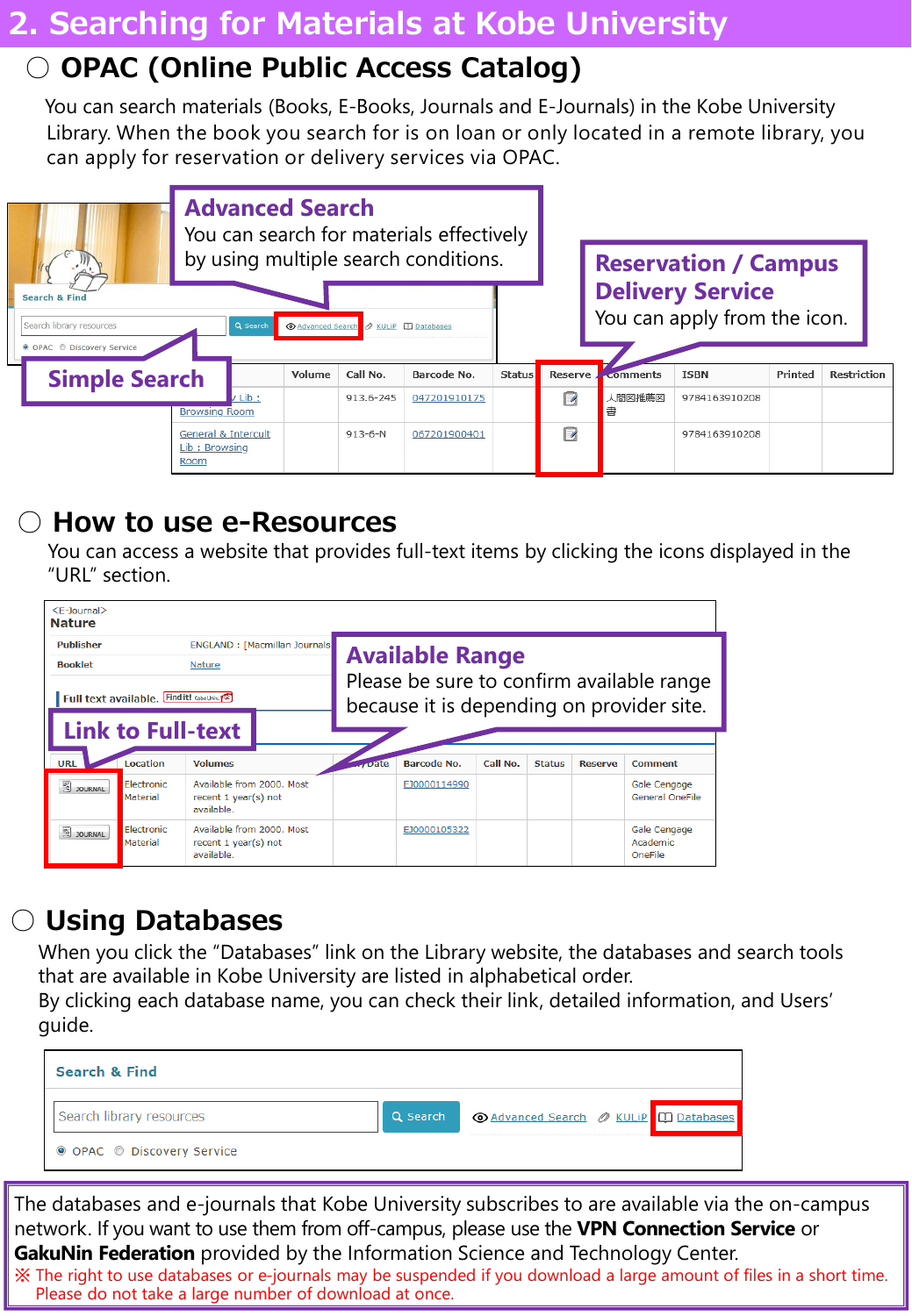# **3. Using the Account Service**

By logging in to the library website with your own account, you can use each library service.



# **○ Request Photocopy & Interlibrary Loan (Charged)**

If you cannot obtain books and articles you want at the Kobe University Library or on the web, please use these services. You will receive books or copies of articles you want from other institutes. You can also apply for photocopy requests from the remote libraries of Kobe University. When you want to pay charges for this service using public funds, please contact the library section in advance in charge about the public fund you want to spend.

### **Renewing**

You can renew items due date on the web.

### **○ Check Status**

You can check the status of materials you borrow and your lending history. You can also see the status of reserved books, photocopies and interlibrary loans.

# **○ Others**

In addition to the above, you can manage library materials by adding tabs or bookmarks, and receive notifications about new arrival books by using the account service.

#### **Regarding "Custom-made Guidance" and "KULiP: Learning Objects"**

#### **○ Custom-made Guidance**

The Kobe University Library receives application for Custom-made Guidance, a tailored guidance program that we create based on your needs.

#### **○ KULiP (Kobe University Library Pathfinder): Learning Resources**

"KULiP: Learning Resources" is content for supporting your class by introducing bibliographies which will be useful for your lectures.



Please ask the Information Literacy Section about the detailed information and how to apply for the Custom-made Guidance (please select "Library Guidance" from pull-down menu). <https://lib.kobe-u.ac.jp/en/userguides/contact/>